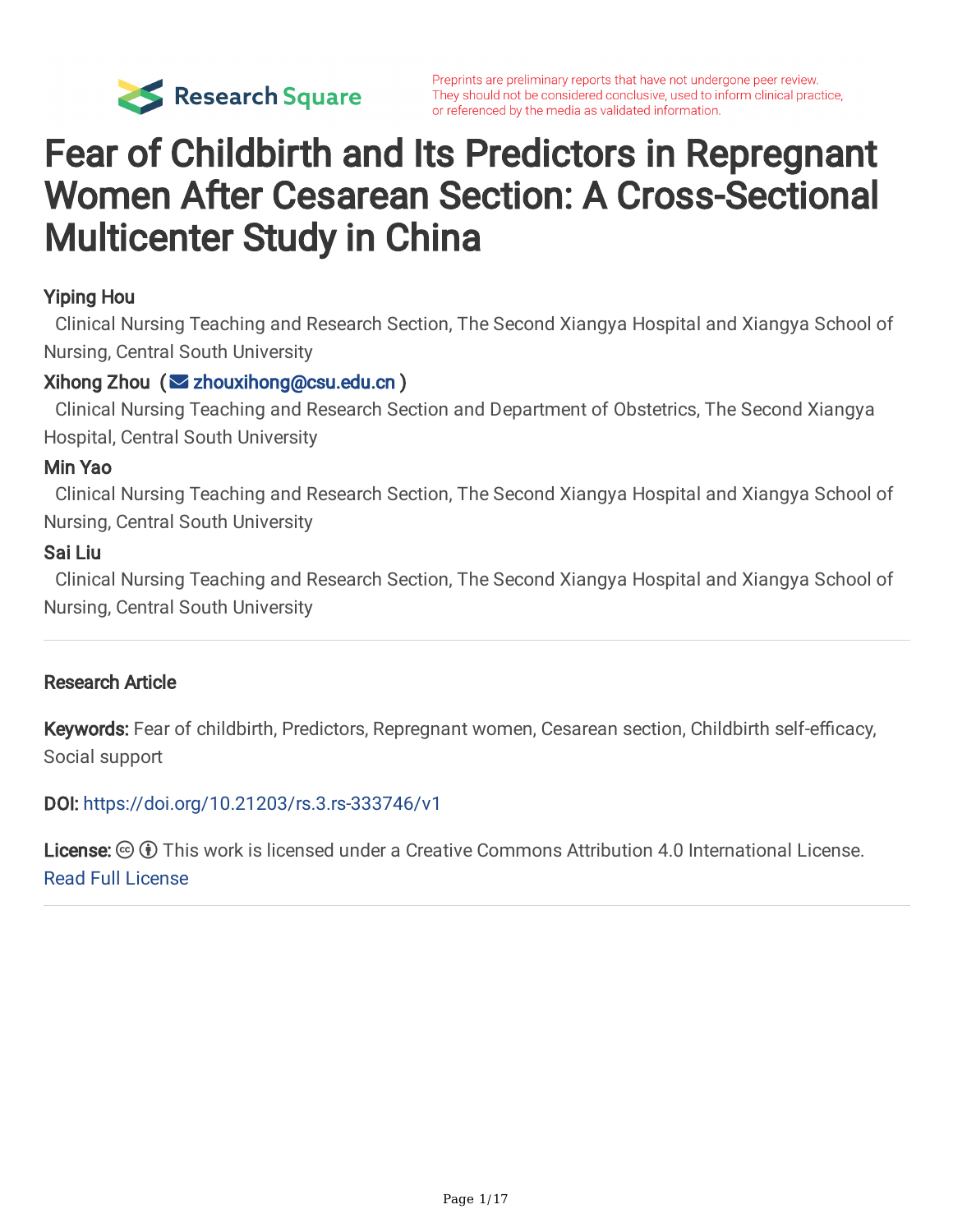# Abstract **Background**

Since the implementation of China's two-child policy in 2016, the number of repregnant women after cesarean section has increased significantly. These women are more prone to fear of childbirth compared with primiparas, which poses a great threat to their physical and mental health. However, there is currently limited research on the problem in China. The aim of this study was to assess fear of childbirth and its predictors in repregnant women after cesarean section in China.

# **Methods**

A cross-sectional multicenter study was conducted in three hospitals from June 7 to December 7, 2020, in Changsha, China. A convenience sampling technique was employed to include participants. Pretested and organized questionnaires were used to collect data. After checking for completeness, data were exported to statistical software for analysis. Both univariate analysis and multiple linear regression analysis were computed to assess fear of childbirth and its predictors. Statistical significance was declared at a P-value of < 0.05.

# **Results**

A total of 358 repregnant women after cesarean section have participated in this study. The average score of fear of childbirth was 43.76 (standard deviation = 5.27, range 17–58). Number of cesarean sections, experience with previous cesarean section, childbirth self-efficacy and social support were significantly associated with fear of childbirth.

# **Conclusions**

In this study, repregnant women after cesarean section in China had moderate fear of childbirth, and the number of cesarean sections, experience with previous cesarean section, childbirth self-efficacy and social support were predictors of fear of childbirth. It is important for healthcare professionals to find repregnant women after cesarean section at high risk of fear of childbirth and provide appropriate services during pregnancy.

## **Background**

Fear of childbirth (FOC) is described as a negative feeling before, during or after delivery when thinking about future delivery or experiencing others' fearful responses to childbirth and labor pain [1]. In other words, FOC is a negative cognitive assessment of the pathological dread and avoidance of childbirth [2] and manifests in the form of physical discomfort, nightmares, and difficulty concentrating on work and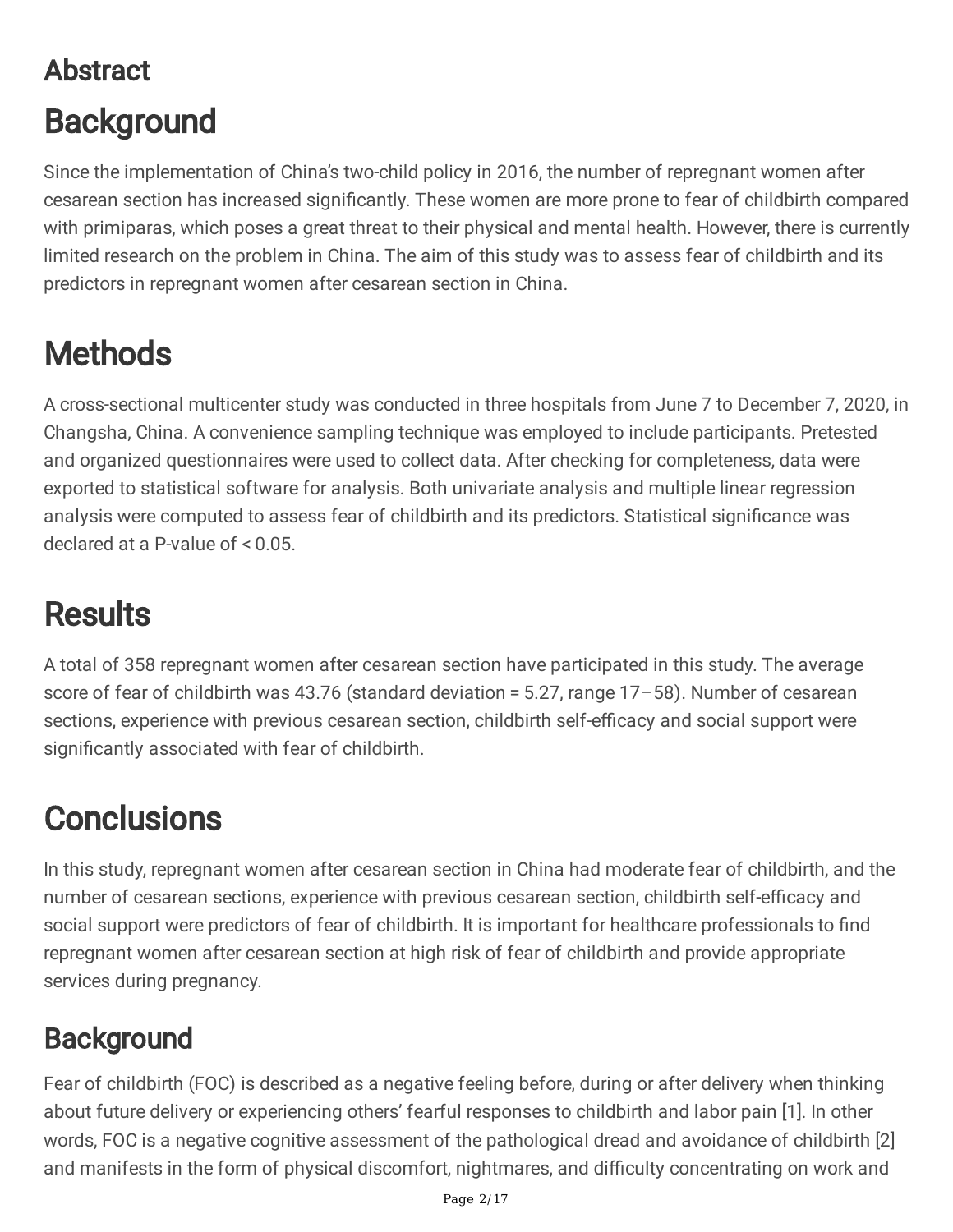family activities [3]. In addition, FOC may develop during pregnancy, and the content of such fear may include pain, uncertainty, loss of control, and the possibility of having an impaired or stillborn child [4]. It is not uncommon for pregnant women to fear childbirth, as it has been estimated that FOC affects approximately 14% of pregnant women worldwide [5]. Studies in China have also shown that the incidence of FOC among women is 50% or higher [6]. The degree of FOC varies from person to person, ranging from mild to severe fear. Research has reported that 20% of pregnant women experience moderate FOC and that 6–13% of pregnant women experience severe FOC [7].

FOC has many negative effects on women's physical and mental health, including pregnancy complications, severe pain and the use of anesthesia during childbirth, prolonged childbirth, mother-child relationship difficulties, postpartum depression and posttraumatic stress disorder  $[7-13]$ . In addition, FOC is often the reason why women request a cesarean section (CS), which may lead to the occurrence of a CS without medical indications [4], resulting in a waste of medical resources and increasing socioeconomic burdens. Increasing evidence has shown that FOC is related to the mode of delivery [14, 15]. A large cohort study of more than 700,000 pregnant women found that the CS rate of women with FOC was 4.4 times higher than that of women without FOC [12]. Studies have indicated that young, loweducated women are more likely to suffer from FOC compared to older, high-educated women [16]. In China, high obstetric intervention rates and the lack of high-quality maternal care may cause pregnant women to fear childbirth. Fear of pain and a previous difficult delivery have also been found to be related to FOC [17].

Since the implementation of China's two-child policy in 2016, the number of pregnant women has increased significantly  $[18]$ . The high rate of CS  $(40-60%)$  in the past has increased the number of repregnant women after CS [19]. These women are a special group compared to primiparas due to their history of scarred uterus leading to a more complicated delivery process, which makes them more incline to FOC [20]. Moreover, these women not only have the same FOC as that of primiparas but also the fear that their previous CS may cause various complications in their current pregnancy and childbirth: postpartum hemorrhage, infection, placenta previa, and placenta accreta [21].

Against the special background of the two-child policy and high CS rates in China, it is important for healthcare providers to understand, recognize and address FOC in repregnant women after CS. Although this problem requires urgent attention, to the best of our knowledge, in China, (1) most studies have focused on anxiety and depression, while the research on FOC is limited; (2) studies have concentrated on primiparas and have often ignored repregnant women after CS; and (3) furthermore, the available studies on FOC have been conducted in high-income areas, and thus, little is known about this problem in lowincome areas. Given the limited understanding of FOC in repregnant women after CS in China, this study aimed to assess FOC and its predictors.

## **Methods**

### Study design and setting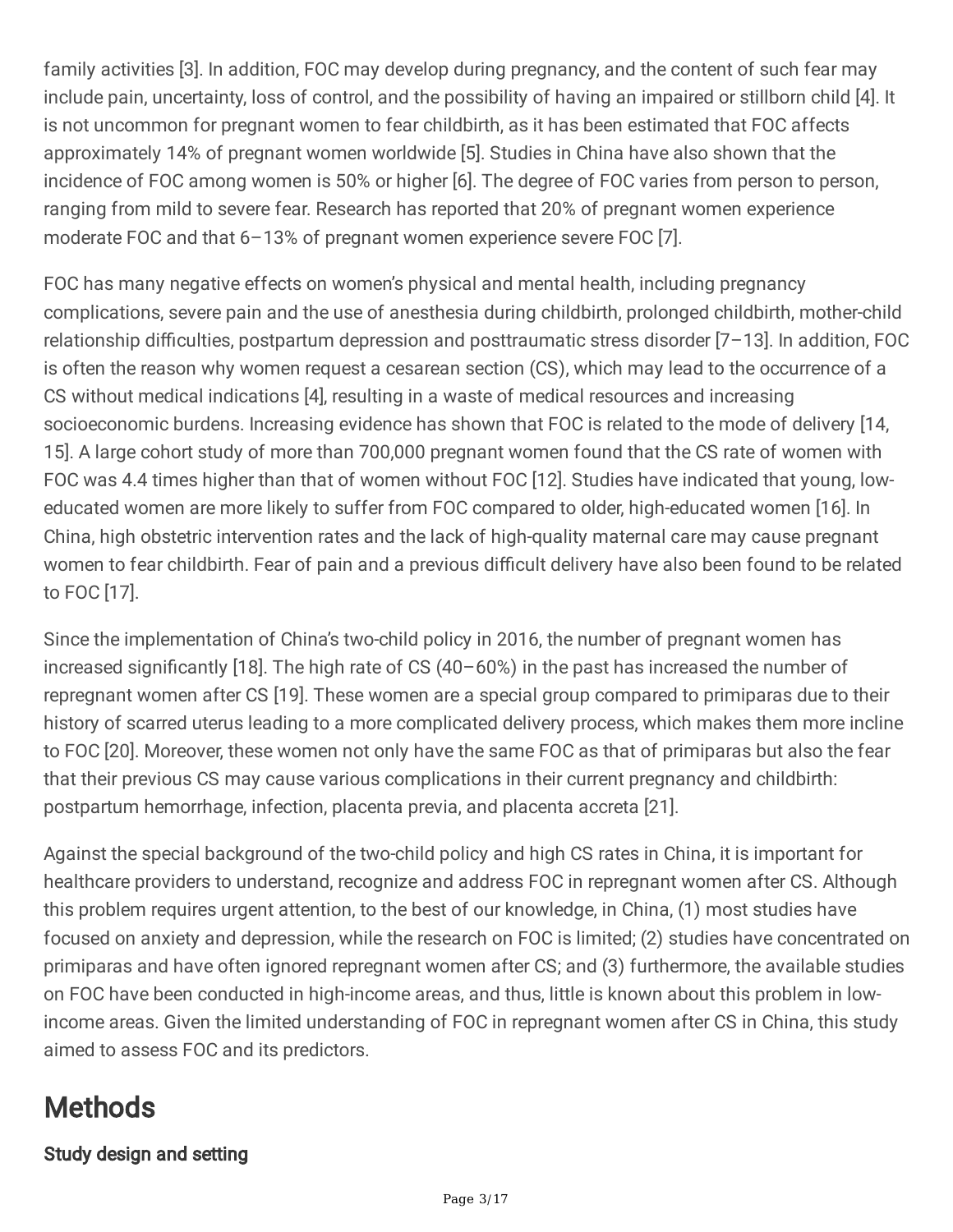A cross-sectional descriptive study was conducted from June 7 to December 7, 2020, in Changsha, China. Changsha is a subprovincial city located in the south-central part of China, and is the capital of Hunan Province, and has a population of approximately 8 million. The birth rate in Changsha is over 5,000 babies per year.

### **Participants**

Women during the third trimester of pregnancy who were receiving antenatal care at the study hospitals during the study period were recruited. The inclusion criteria were as follows: (1) being older than 18 years, (2) having a history of CS(s); (3) being able to understand the content of the questionnaires, and (4) providing consent to participate. Women with concurrent major physical or mental health problems were excluded.

### Sample size determination and sampling procedure

The required sample size was determined using a single population formula based on the assumption of a 95% confidence interval with a margin of error of 5%. Three hospitals were chosen (The Second Xiangya Hospital, Hunan Provincial People's Hospital and Changsha Maternal and Child Health Hospital) that are purposively dependent on antenatal services and obstetrics care. The annual delivery rate of each hospital is approximately 4,000 live births. The sample was apportioned to every hospital by investigating the number of deliveries earlier in the year until the complete sample was obtained.

### **Materials**

In this study, the Childbirth Attitude Questionnaire (CAQ), which was developed by Lowe in 2000 [22], was used to measure FOC. The CAQ is a 16-item questionnaire that uses a 4-point Likert scale. The item scores are summed to provide a total score (range 16-64), with higher scores indicating higher levels of FOC. The Chinese version of the CAQ has been used with good reliability and validity [23]. The Cronbach's alpha for the scale was 0.92. For the classification of no, low, moderate and severe levels of FOC, the cutoff values were 16, 28, 40, and 52, respectively.

The short form of the 32-item Chinese Childbirth Self-Efficacy Inventory (CBSEI-C32) [24] was used in this study to measure childbirth self-efficacy. The scale has two parallel subscales—the outcome expectancy subscale and the efficacy expectancy subscale—which consist of the same 16 items measuring coping behavior for childbirth on a 4-point Likert scale. The sum of the each subscale is the total score (range 32- 128), with higher scores indicating higher levels of childbirth self-efficacy. The scale has a reported Cronbach's alpha value of 40.90 and has been shown to be a valid and reliable measure in Mainland China [24].

The Social Support Rating Scale (SSRS), which was developed by Xiao [25], was used to measure social support in this study. There are 10 items in this scale, including three dimensions—objective support (3 items), subjective support (4 items) and the utilization of social support (3 items). The sum of each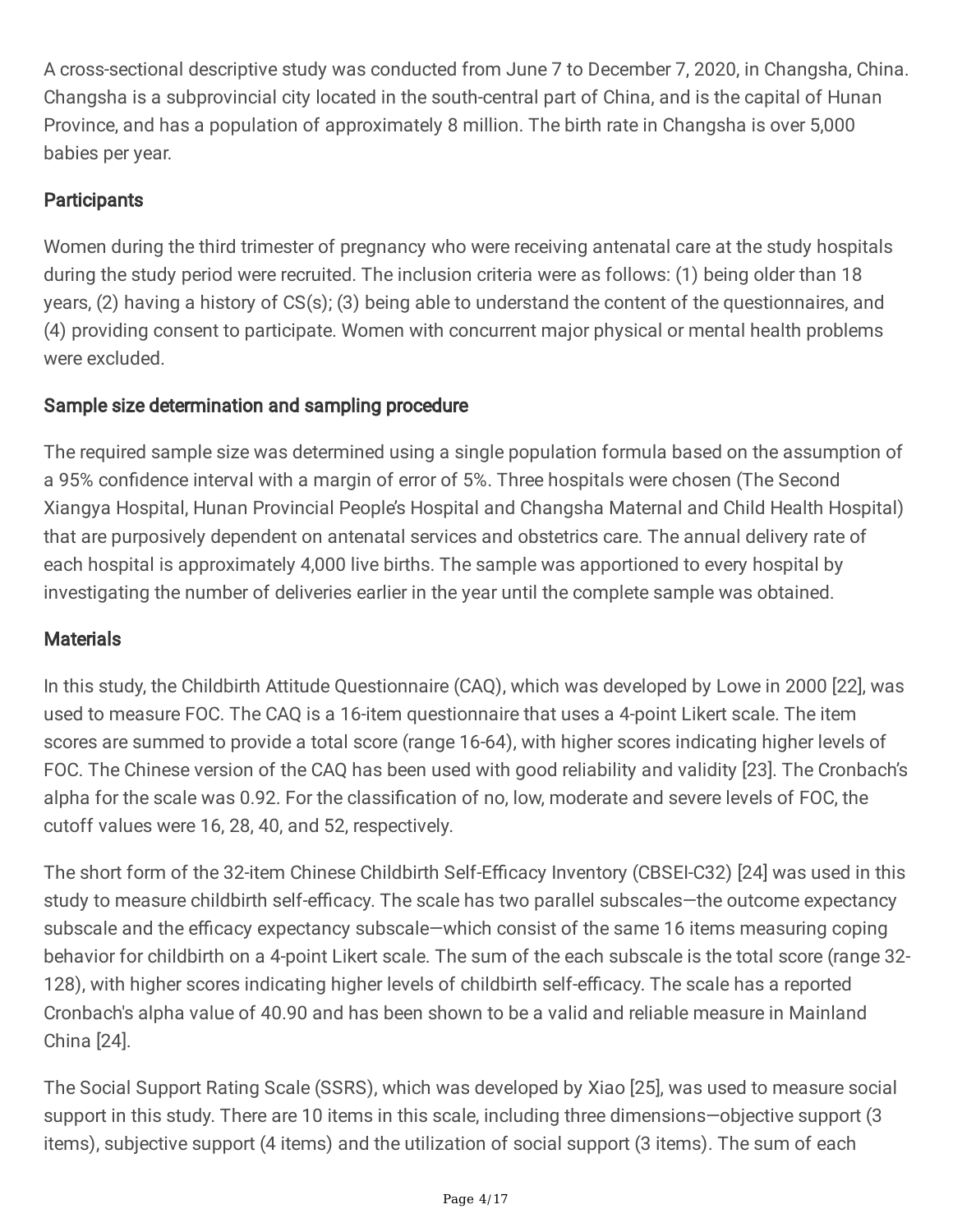dimension is the total score, with higher scores indicating higher levels of social support. The scale has Cronbach's alpha values of 0.825-0.896 and has been used widely in China [25].

Demographic and obstetric data included age (<35/≥35), pregnant women who were the only child in their families (no/yes), residential area (rural/urban), education (elementary school and below/junior high school/senior high school/college and above), occupation (office clerk/agricultural worker/selfemployed/freelance), self-rated economic status (poor/fair/good), number of CSs (1/≥2), and experience with previous CS (no or mild fear/moderate or severe fear).

### Procedures and ethical consideration

Ethical approval was obtained from the university and the study hospital. Participation in the study was voluntary, and all participants provided written informed consent before participation.

After obtaining ethical approval, a pilot study was conducted with 10 eligible subjects to evaluate the feasibility of the study and identify any unpredictable data collection problems, and no problems were reported. Training for data collectors was provided to ensure the accuracy and consistency of data collection. All eligible subjects who were waiting for their appointment in the obstetric clinic of the research hospital were invited to participate in the study. After providing informed consent, participants were asked to complete the demographic and obstetric questionnaire, the CAQ, the CBSEI-C32 and the SSRS. Data collectors remained in the vicinity to answer questions and personally collected the returned questionnaires.

#### Data processing and analysis

After data collection, all collected questionnaires were checked for completeness and internal consistency to exclude missing or inconsistent data. Data were entered and analyzed using IBM SPSS for Windows, version 16.0 (SPSS Inc., Chicago, IL, USA). Mean (M), standard deviation (SD), frequency and percentage were used to describe demographic and obstetric data, CAQ, CBSEI-C32 and SSRS scores. Independent sample t-test and analysis of variance were used to compare the CAQ scores with different demographic and obstetric characteristics. Pearson correlation coefficients were calculated to measure the relationships among CBSEI-C32, SSRS, and CAQ. If  $p < 0.05$  in the above tests, then significant variables were entered in the multiple linear regression analysis to predict FOC. The variance inflation factor (VIF) was used to assess multicollinearity among the predictors.

## **Results**

### Sample and demographic characteristics of participants

A total of 410 eligible women visited the clinics during the period of investigation. Forty-one women (10%) refused to participate and 11 women (2.68%) consented but did not complete the questionnaires, resulting in a total of 358 pregnant women being included in this study. The ages of these women ranged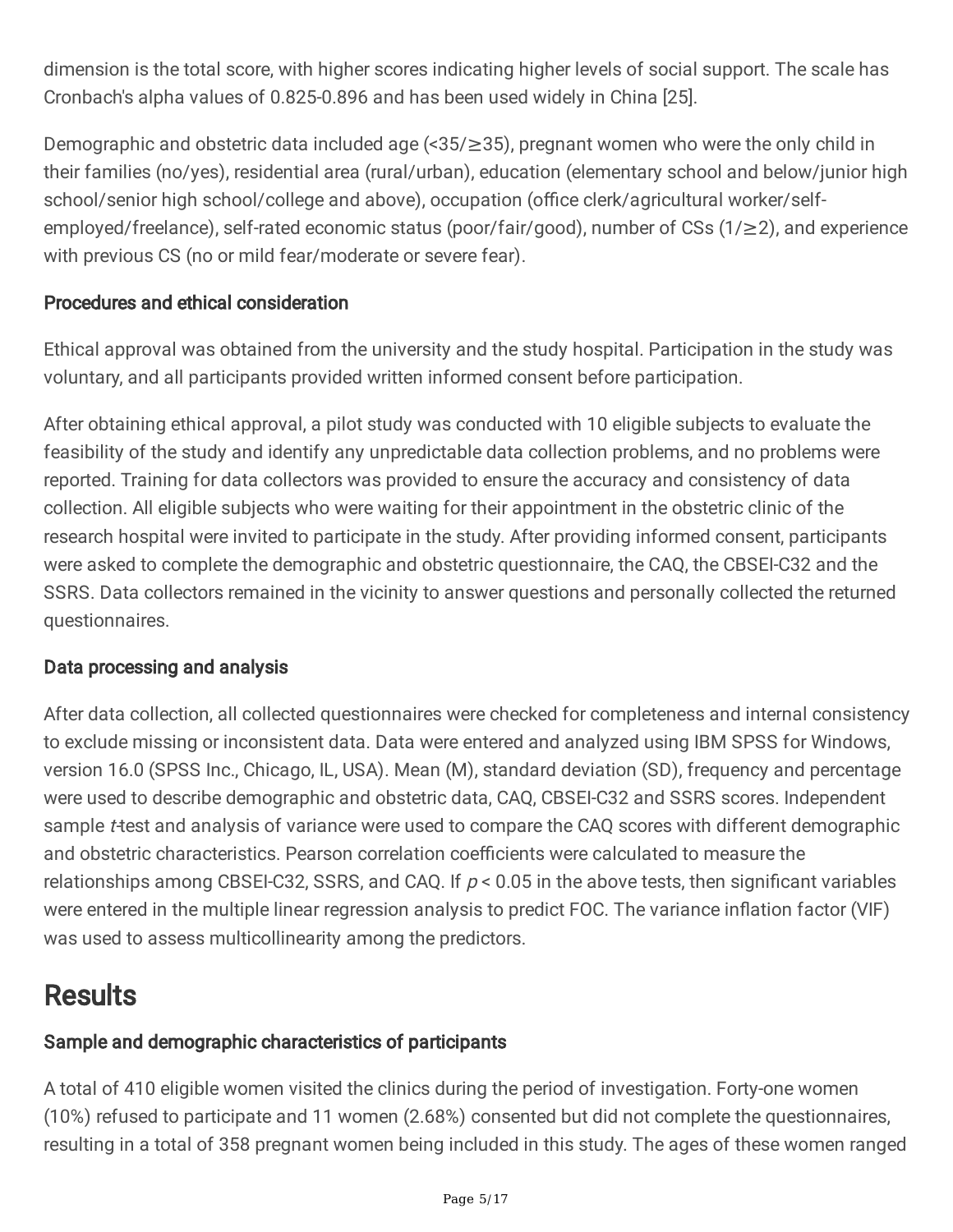from 22 to 44 years (M=33.60, SD= 4.02), and their M gestational age was 253.82 days (SD=17.93) at enrollment. All the participants were married.

### CAQ scores

The average CAQ score among these repregnant women was 43.76 (SD=5.27, range 17-58). The M score of each item of the CAQ was 2.73 (SD=0.55). The women reported their greatest fears as being the baby being injured during the childbirth and having painful labor contractions. The least fears that women reported were having nightmares about childbirth and the hospital environment (Table 1).

### Demographic and obstetric characteristics and their association with the CAQ

Of the pregnant women studied, 72.91% ( $n=261$ ) were younger than 35 years, and 32.96% ( $n=118$ ) were only child in their families. The majority (63.69%, n=228) of the women lived in urban areas, and 14.81%  $(n=53)$  had an educational level of college or above. Approximately 36.03% of respondents ( $n=129$ ) were office clerks, and 49.16% ( $n=176$ ) reported good economic status. The minority (8.66%,  $n=31$ ) of these women had more than 2 CS events, and 33.8% (n=77) had moderate or severe fear of their previous CS. Pregnant women who were the only child in their families, self-rated economic status, number of CSs, and experience with previous CS were significantly associated with the CAQ (Table 2).

### Correlations among the CBESI-C32, SSRS, and CAQ

The average total objective value of the CBSEI-C32 among respondents was 87.59 (SD=18.81, range 32- 128). The average total SSRS score among these women was 45.35 (SD=7.97, range 17-60). Pearson correlation coefficients indicated that CBSEI-C32 and SSRS were significantly negatively related to the CAQ, and CBSEI-C32 was significantly positively related to SSRS. (Table 3).

### Predictors of FOC

Based on the significant results between candidate predictors and the CAQ, these variables (pregnant women who were the only child in their families, self-rated economic status, number of CSs, experience with previous CS, CBSEI-C32 and SSRS) were validated through multivariate linear regression (Table 4), which showed that number of CSs, experience with previous CS, childbirth self-efficacy and social support were predictors of FOC. The VIF value was less than 10, which indicated that there was no multicollinearity among the variables. These variables accounted for 83.1% of the total variance. The analysis was found to be statistically significant ( $F = 440.77$ ,  $p < 0.000$ ) (Table 5).

## **Discussion**

We used the CAQ to assess the FOC in repregnant women after CS in China. The total CAQ score in our study was 43.76, which was close to that in a study conducted in Turkey [26] and higher than those in studies conducted in the U.S. (31.70) and Greece (31.22) [22, 27]. This result indicated that repregnant women after CS in China might have the same moderate FOC as do women in Turkey, which was higher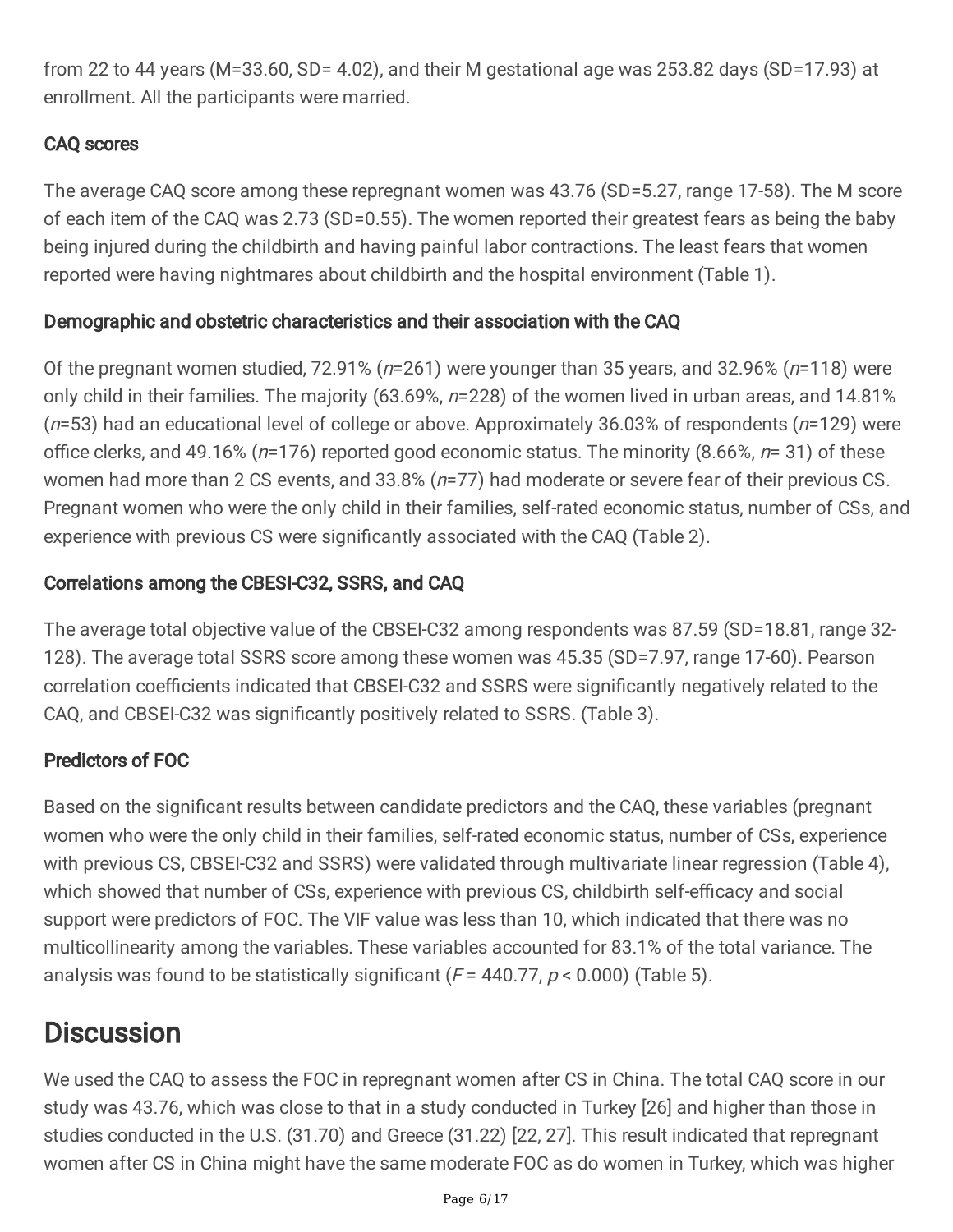than that of pregnant women in the U.S. and Greece. This finding may be related to different study populations. Repregnant women after CS in our study were more likely to have FOC due to their history of CS, leading to complicated childbirth compared with primiparas in the U.S. and Greek studies.

The M score of each item was 2.73, which was higher than that in a study conducted in Thailand (2.39) [28]. This finding may be related to the implementation of the two-child policy leading to more repregnant women after CS being older in age ( $\geq$  35 years) in our study. Relevant studies have suggested that older age is associated with FOC [12, 29]. In our study, 27.1% of women were older, whereas in the abovementioned study in Thailand, only 24.3% of women were older. Furthermore, our study indicated that repregnant women after CS had the most fears for their baby's health and painful labor contractions, a finding that was consistent with a study by Lowe et al. [22]. Therefore, the CAQ can be used to identify the specific areas of pregnant women's FOC. Moreover, appropriate intervention can target the areas where pregnant women obtained high scores.

Our research found that the number of  $CSs \geq 2$ ) was positively correlated with FOC. Until now, no study presenting such a finding has been published in English. A possible reason for this may be that most studies were focused on primiparas' FOC, whereas our study included a sample of repregnant women with a history of CS(s). Against the specific background of the two-child policy and high CS rates in China [18, 19], the significance of this risk factor cannot be ignored. A related study found that the degree of FOC in repregnant women after CS was higher than that of primiparous women [20]. A CS is a traumatic surgical procedure, and women thus bear potential risks. Experience with a previous CS affects women's future reproductive ability and increase their risk of ectopic pregnancy and placental implantation [30]. Moreover, repeated  $CSs$  ( $\geq$  2) may cause uterine rupture in the perinatal period because of a scarred uterus [31]. These hazards greatly increase FOC in repregnant women after CS. Thus, clinicians should detect repregnant women with a history of repeated CSs at high risk for FOC and initiate or refer them to appropriate services during pregnancy.

This study showed that the experience of women with previous CS (moderate or severe fear) was positively related to FOC, which was in alignment with the results of studies conducted in Turkey and Hungary [32, 33]. Repregnant women after CS with negative delivery experience were prone to FOC. The reason may be that women who had negative childbirth experience in a previous CS were worried that a similar negative experience may occur in their next childbirth experience. Fenwick et al. reported that women who experienced problems such as miscarriage or preeclampsia in their previous pregnancy were most afraid of facing similar or more severe conditions this time around [34]. A qualitative study demonstrated that an inadequate understanding and incorrect information about delivery can lead to fear among women [35]. Melender et al. found that negative stories and experiences shared by others were also one of the sources of FOC [13]. In addition, women were exposed to more negative information, which may have had negative effects on their thoughts about childbirth and may have ultimately increased their FOC. Previous studies showed that the occurrence of situations such as a negative birth experience and birth trauma could lead to FOC among women [36, 37]. However, Phunyammalee et al. found that a similar FOC between women with and without previous CS [38], which may be attributable to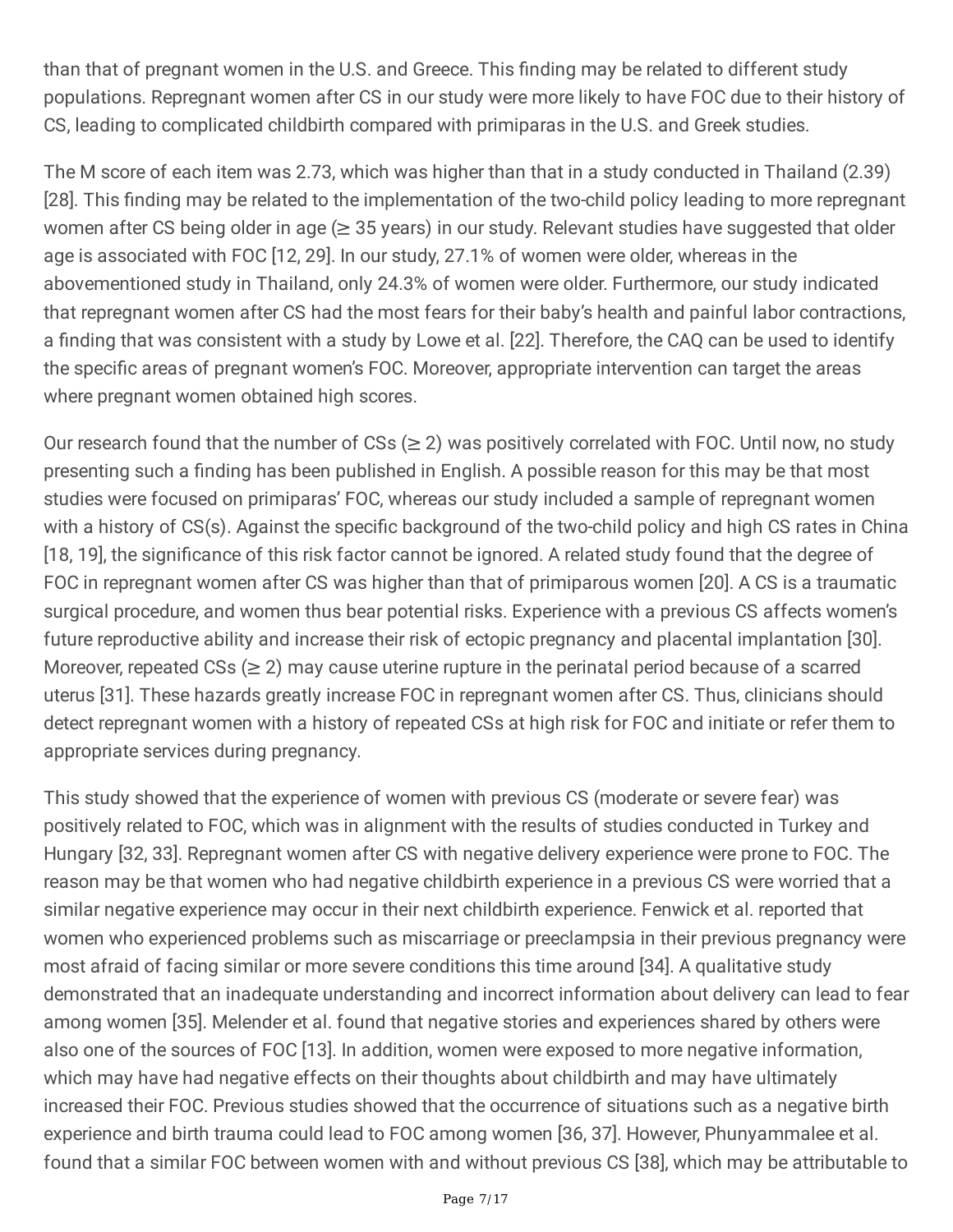the fact that women received better care in their previous CSs, resulting in a less negative experience. Negative childbirth experiences can cause women to hold negative emotions about future childbirth, which can affect their choice of delivery mode [39]. In contrast, positive childbirth experiences can enhance self-esteem, satisfaction and the desire to be pregnant again [40]. Therefore, it is clear that women with negative delivery experience should receive more support from professionals during pregnancy.

Our study indicated that childbirth self-efficacy was negatively related to FOC, which was consistent with self-efficacy theory [41]. Bandura defined self-efficacy as a dynamic cognitive process in which individuals evaluate their ability to cope with different realities and execute required behaviors [42]. Moreover, previous studies conducted by Salomonsson et al. and Tanglakmankhong et al. also found that childbirth self-efficacy was related to FOC [28, 43]. According to self-efficacy theory, emotional arousal is one of the sources of self-efficacy [41]. Repregnant women after CS tend to have negative emotions during childbirth, which may be related to their concerns about labor pains, uterine rupture, and fetal health. The arousal of disgust caused by threatening situations usually reduces self-efficacy. Women with low self-efficacy may have a limited ability to generate motivation to cope with delivery. These women treat childbirth as a difficult task and wonder if they are capable of coping with it. In contrast, women with higher childbirth self-efficacy reported lower levels of FOC [22]. In addition, previous studies have reported that self-efficacy is a determinant of FOC in pregnant women [43], indicating that improvement of the self-efficacy of pregnant women can increase their confidence during childbirth and may help reduce their FOC.

In addition to the abovementioned factors, we also observed that social support was negatively correlated with FOC a finding that was similar to those of other studies [44, 45]. Social support is a kind of interpersonal relationship, which refers to the provision of material and spiritual help and supportive behaviors by family members, neighbors, colleagues, relatives, and the treatment team toward individuals [46]. Relatives, especially spouses, show their respect for pregnant women by supporting them, thus increasing their hope. A related study showed that a lack of social support or expressed dissatisfaction with one's partner was also predictive of FOC. Moreover, the more dissatisfied women were with their partnership and the lack of social support, the more fearful they were of childbirth [3]. Social support is an important factor in maintaining individual mental health during pregnancy. The study by Fisher et al. showed that social relationships and the strong support of midwives can enhance women's beliefs that childbirth is a physiological and controllable process, thereby improving their mental health and reducing their FOC [47]. Adequate social support helps pregnant women acquire pregnancy-related knowledge [38]. However, pregnant women with limited social support may have limited access and ability to obtain relevant and correct information, whether provided by clinicians or found online information. Insufficient information about the delivery process can lead to increased FOC. Therefore, actual information about the need for more social support during pregnancy is crucial for helping pregnant women actively relieve their FOC and approach delivery.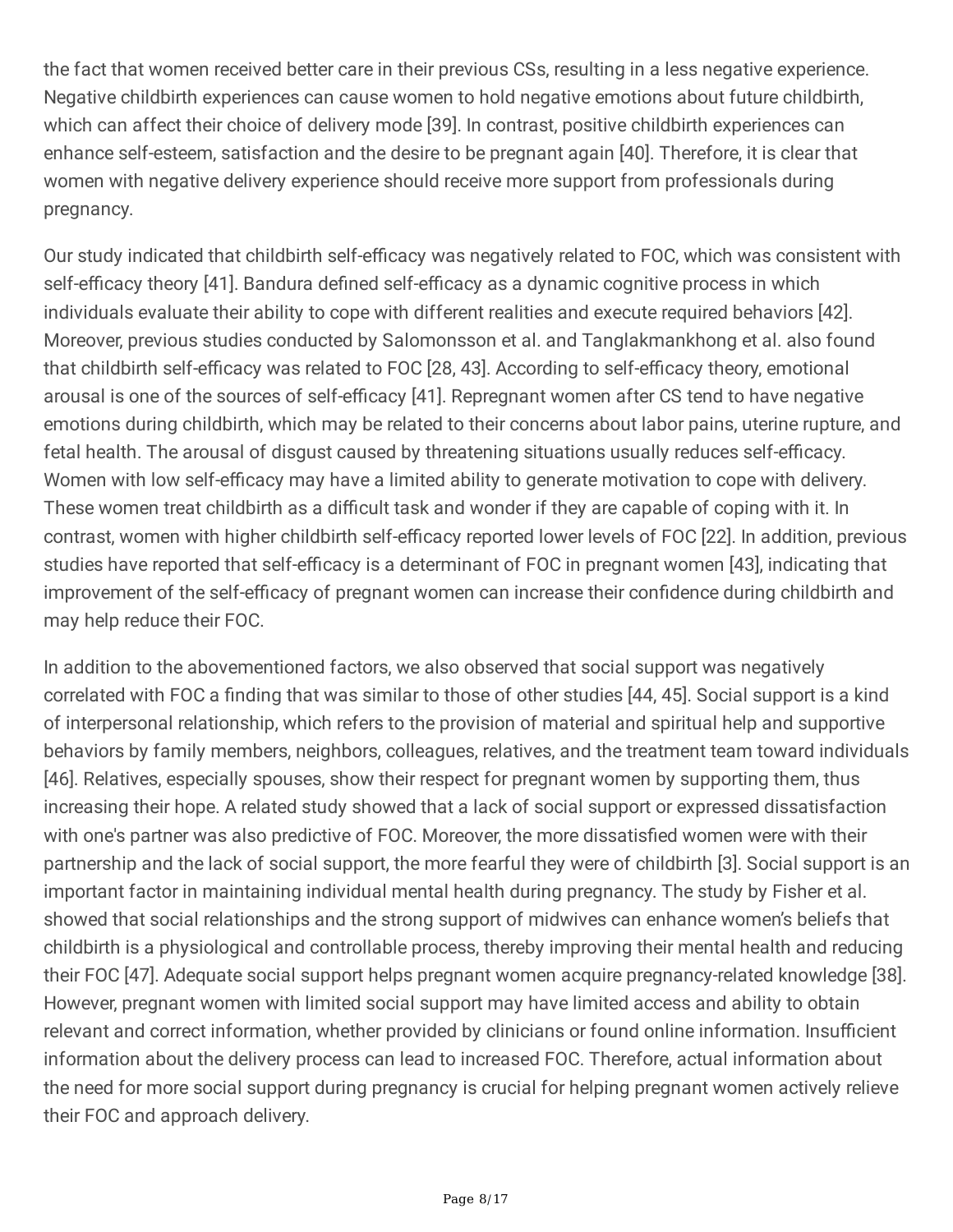# **Limitations**

This study has several limitations that must be noted. First, this is a cross-sectional study, which limits the possibility of establishing causal relationships between variables. Longitudinal and experimental studies are warranted to determine the relevant factors of FOC in repregnant women after CS in China. Second, this study was conducted in three university hospitals in a particular city, so it cannot be representative of the majority of pregnant women in China. Further research is needed on women in rural and underserved areas of the country. In addition, effective interventions for reducing FOC should be developed and evaluated in the future.

## **Conclusions**

In this study, repregnant women after CS in China had moderate FOC, and the number of CSs, experience with previous CS, childbirth self-efficacy and social support were predictors of FOC. The identificaton of the predictors of FOC in repregnant women after CS in China assists in the identification of those who may have FOC. The early identification of women with FOC will allow healthcare professionals to provide appropriate interventions to reduce FOC during pregnancy, which will decrease the risk of negative psychological and obstetric consequences in these women in the future.

# List Of Abbreviations

FOC

Fear of childbirth; CS:Cesarean section; M:Mean; SD:Standard deviation; CAQ:Childbirth Attitude Questionnaire; CBSEI-C32:32-item Chinese Childbirth Self-Efficacy Inventory; SSRS:Social Support Rating Scale; VIF: Variance inflation factor; B: Partial regression coefficient; SE: Standard error.

## **Declarations**

### Ethics approval and consent to participate

The study was approved by the Ethics Review Committee of Nursing and Behavioral Medicine Research, Xiangya School of Nursing, Central South University (no. E201915). This study was conducted in accordance with the guidelines of the Declaration of Helsinki. Participation in the study was voluntary, and all participants provided written informed consent before participation.

### Consent for publication

Not applicable.

### Availability of data and materials

The datasets used and/or analyzed during the current study are available from the corresponding author on reasonable request.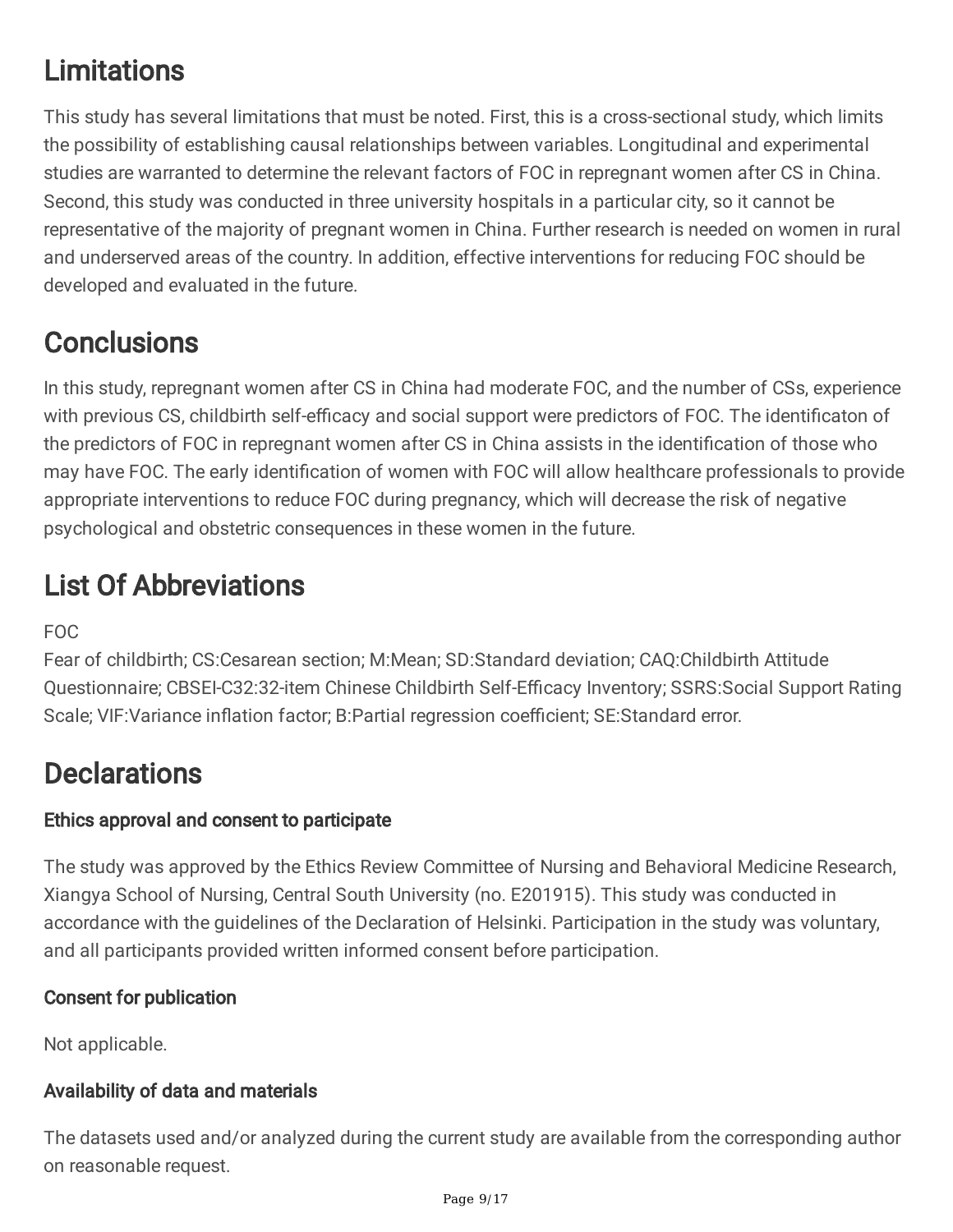#### Competing interests

The authors declare that they have no competing interests.

### **Funding**

This work was supported by the Fundamental Research Funds for the Central Universities of Central South University [grant number 2019zzts193]. The funding body played no role in study design, data collection, analysis or interpretation and writing of the manuscript.

#### Authors' contributions

All the authors contributed to the work and approved the final version of this manuscript. This study was designed by YPH, XHZ, MY and SL. SL and MY performed the statistical analysis.YPH wrote the manuscript. XHZ reviewed and edited manuscript. All authors read and approved the manuscript.

#### Acknowledgements

We would like to thank The Second Xiangya Hospital, Xiangya School of Nursing, Central South University, Hunan Provincial People's Hospital and Changsha Maternal and Child Health Hospital for letting us to conduct this study. Our deepest gratitude also goes to study participants, data collectors, and supervisor for their invaluable support to make this study real.

### References

- 1. Nilsson C, Hessman E, Sjöblom H, et al. Definitions, measurements and prevalence of fear of childbirth: a systematic review. BMC Pregnancy Childbirth. 2018;18(1): 28.
- 2. Hofberg, K., Brockingtong, I.. Tokophobia: an unreasoning dread of childbirth. A series of 26 cases. Br. J. Psychiatry. 2000;176,83–85.
- 3. Saisto T, Salmela-Aro K, Nurmi JE, et al. Psychosocial characteristics of women and their partners fearing vaginal childbirth. BJOG. 2001;108(5):492–498.
- 4. Rouhe H, Salmela-Aro K, Toivanen R, et al. Obstetric outcome after intervention for severe fear of childbirth in nulliparous women-randomised trial. BJOG. 2013; 120(1):75–84.
- 5. O'Connell MA, Leahy-Warren P, Khashan AS, et al. Worldwide prevalence of tocophobia in pregnant women: systematic review and meta-analysis. Acta Obstet Gynecol Scand. 2017;96(8):907–920.
- 6. Jia Z, Yang YY, Qiu Y. Analysis on the childbirth attitudes of primiparous women and related influencing factors. Nursing of Integrated Traditional Chinese and Western Medicine. 2019;5(6):67-70.
- 7. Rouhe, H., Salmela-Aro, K., Halmesmäki, E.. et al. Fear of childbirth according to parity, gestational age, and obstetric history. BJOG: Int. J. Obstet. Gynaecol. 2009; 116(1),67–73.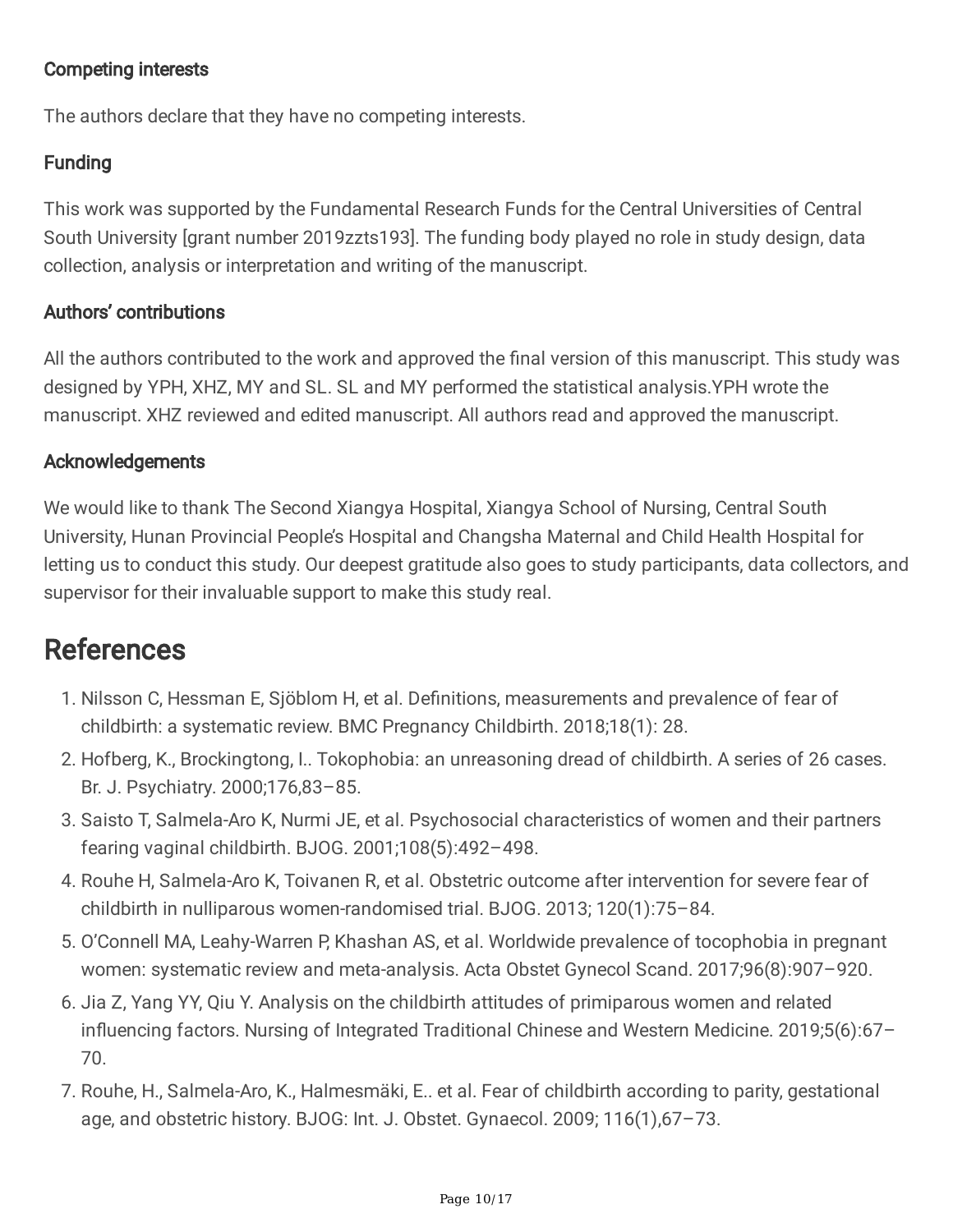- 8. Adams S, Eberhard-Gran M, Eskild A. Fear of childbirth and duration of labour: a study of 2206 women with intended vaginal delivery. BJOG: An International Journal of Obstetrics Gynaecology. 2012;119(10):1238–1246.
- 9. Vanden Bussche E, Crombez G, Eccleston C, et al. Why women prefer epidural analgesia during childbirth: the role of beliefs about epidural analgesia and pain catastrophizing. European journal of pain. 2007;11(3):275–282.
- 10. Alehagen S, Wijma B, Wijma K. Fear of childbirth before, during, and after childbirth. Acta obstetricia et gynecologica Scandinavica. 2006;85(1):56–62.
- 11. Mazúchová L, Škodová Z, Kelčíková S, et al. Factors Associated With Childbirth-Related Fear Among Slovak Women. Central European Journal of Nursing Midwifery. 2017;8(4):742–748.
- 12. Raisanen S, Lehto SM, Nielsen HS, et al. Fear of childbirth in nulliparous and multiparous women: a population-based analysis of all singleton births in Finland in 1997–2010. BJOG. 2014;121(8):965– 970.
- 13. Melender HL. Experiences of fears associated with pregnancy and childbirth: a study of 329 pregnant women. Birth. 2002;29(2):101–111.
- 14. Ryding EL, Lukasse M, Parys AS, et al. Fear of childbirth and risk of cesarean delivery: a cohort study in six European countries. Birth. 2015;42(1):48–55.
- 15. Stoll K, Edmonds JK, Hall WA. Fear of childbirth and preference for cesarean delivery among young American women before childbirth: a survey study. Birth. 2015;42(3):270–276.
- 16. Laursen, M., Hedegaard, M., Johansen, C.. Fear of childbirth: predictors and temporal changes among nulliparous women in the Danish national birth cohort. BJOG: Int. J. Obstet. Gynecol. 2008;115(3),354–360.
- 17. El-Aziz SNA, Mansour SE-S, Hassan NF. Factors associated with fear of childbirth: It's effect on women's preference for elective cesarean section. Journal of Nursing Education and Practice. 2017;7(1):133–146.
- 18. Meng X, Lin P. Differences in population distribution between high-risk pregnant women and nonopen child policy. Matern Child Health Care China. 2016.;31(20):4266–4268.
- 19. Liu XJ, Jia GF, Wen Y. Analysis of 10-year cesarean section rate and indication of cesarean section. Matern Child Health Care China. 2015;30(4):551–553.
- 20. SLUIJS A M, CLEIREN M, SCHERJON S A, et al. No relationship between fear of childbirth and pregnancy-delivery-outcome in a low-risk Dutch pregnancy cohort delivering at home or in hospital. J Psychosom Obstetr Gynecol. 2012;33(3):99–105.
- 21. Yang KY. Psychological characteristics and social factors of women choosing vaginal birth after cesarean. D. Xinjiang: Shihezi University. 2017:1–43.
- 22. Lowe NK. Self-effificacy for labor and childbirth fears in nulliparous pregnant women. J Psychosom Obstetr Gynaecol. 2000;21(4):219–224.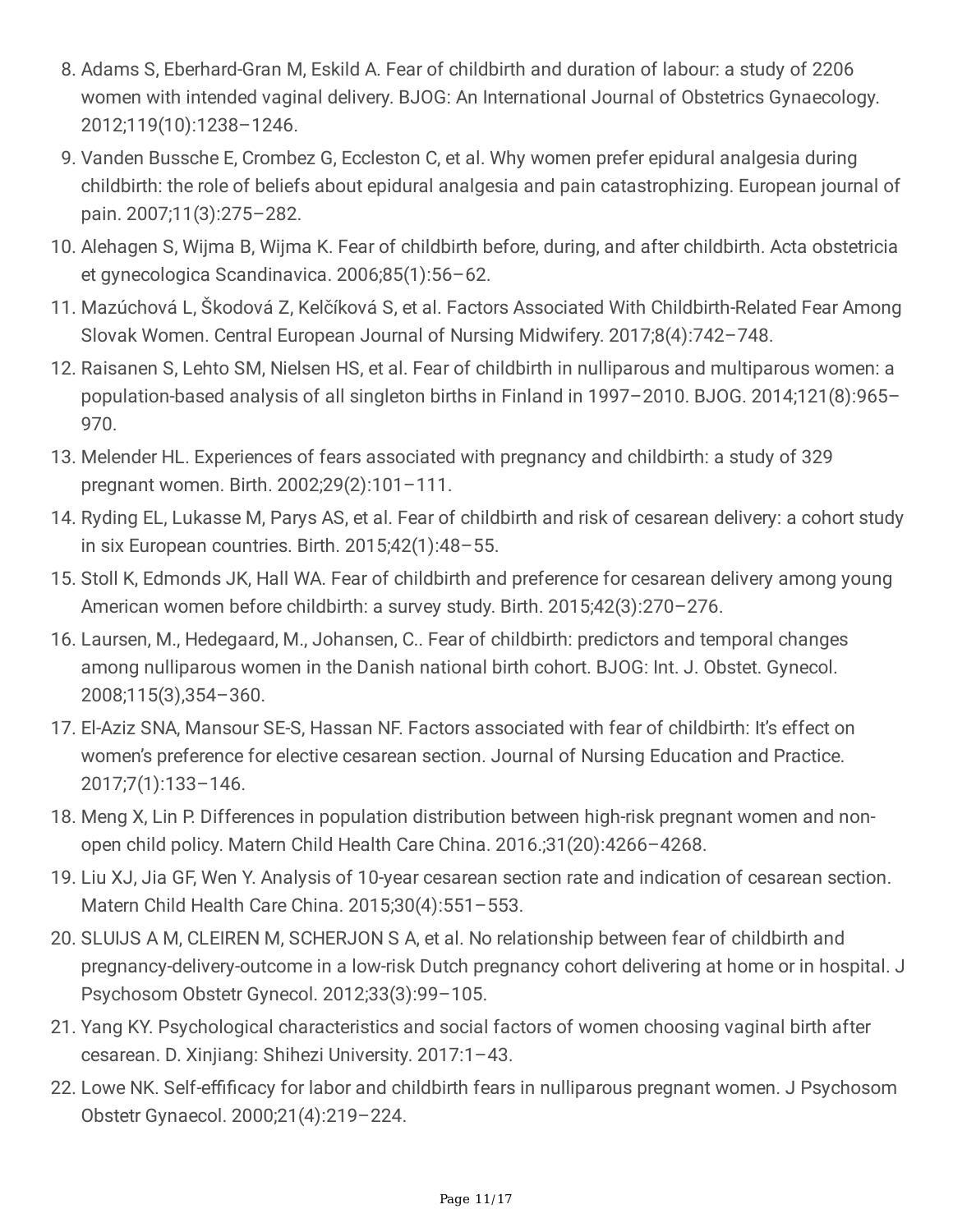- 23. Wei J, Liu F, Zhang LF, et al. Reliability and validity test of the Chinese version of the Childbirth Attitude Questionnaire. J Nurs. 2016;31(2):81–83.
- 24. Gao LL, Ip W Y, Sun K. Validation of the short form of Chinese Childbirth Self- effificacy Inventory in mainland China. Res Nurs Health. 2011;34,49–59.
- 25. Xiao S, Yang D, Hui S, et al. Effects of social support on physical and psychological health. Chin Ment Health J. 1987;4(1):183-187.
- 26. D Coşkuner Potur, R Mamuk, N H Şahin, et al. Association between fear of childbirth and maternal acceptance of pregnancy. Int Nurs Rev. 2017;64(4): 576–583.
- 27. Gourounti K, Kouklaki E, Lykeridou K. Validation of the Childbirth Attitudes Questionnaire in Greek and psychosocial characteristics of pregnant women with fear of childbirth. Women Birth. 2015;28(3):44–51.
- 28. Tanglakmankhong, K., Perrin, N.A., Lowe, N.K.. Childbirth Self-Efficacy Inventory and Childbirth Attitudes Questionnaire: psychometric properties of Thai Language versions. J. Adv. Nurs. 2011;67(1),193–203.
- 29. Gao GF. Fear of childbirth and its influencing factors in primiparous women of childbearing age. Maternal and Child Health Care of China. 2020;35(3):541 – 43.
- 30. Xie W. Discussion on related problems of vaginal delivery and cesarean section. Journal of Yanan University (Med Sci). 2012;10(4):27–28.
- 31. Hou YP, Zhou XH, Shi LH. Influence factors and pregnancy outcomes for pernicious placenta previa with placenta accreta. J Cent South Univ (Med Sci). 2020;45(9):1074–1081.
- 32. Pınar Serçekuş, Okan Vardar, Sevgi Özkan. Fear of childbirth among pregnant women and their partners in Turkey. Sexual & Reproductive Healthcare. 2020;24: 1–6.
- 33. Vahideh MoghaddamHosseini, Alexandra Makai, Katalin Varga. Assessing fear of childbirth and its predictors among Hungarian pregnant women using Wijma Delivery Expectancy/Experience Questionnaire subscales. Psychology, Health & Medicine. 2019;24(7):879–889.
- 34. Fenwick J, Bayes S, Johansson M. A qualitative investigation into the pregnancy experiences and childbirth expectations of Australian fathers-to-be. Sex Reprod Healthc. 2012;3(1):3–9.
- 35. Sercekus P, Okumus H. Fears associated with childbirth among nulliparous women in Turkey. Midwifery. 2009;25(2):155 – 62.
- 36. Dencker A, Nilsson C, Begley C, Jangsten E, Mollberg M, Patel H, et al. Causes and outcomes in studies of fear of childbirth: a systematic review. Women Birth. 2019;32(2):99–111.
- 37. Nilsson C, Bondas T, Lundgren I. Previous birth experience in women with intense fear of childbirth. J Obstet Gynecol Neonatal Nurs. 2010;39(3):298–309.
- 38. Phunyammalee M, Buayaem T, Boriboonhirunsarn D. J Obstet Gynaecol. 2019;39(6):763–767.
- 39. Takegata M,Haruna M,Matsuzaki M, et al.Translation and validation of the Japanese version of the Wijma Delivery Expectancy/Experience Questionnaire version A. Nurs Health Sci. 2013,15(3):326– 332.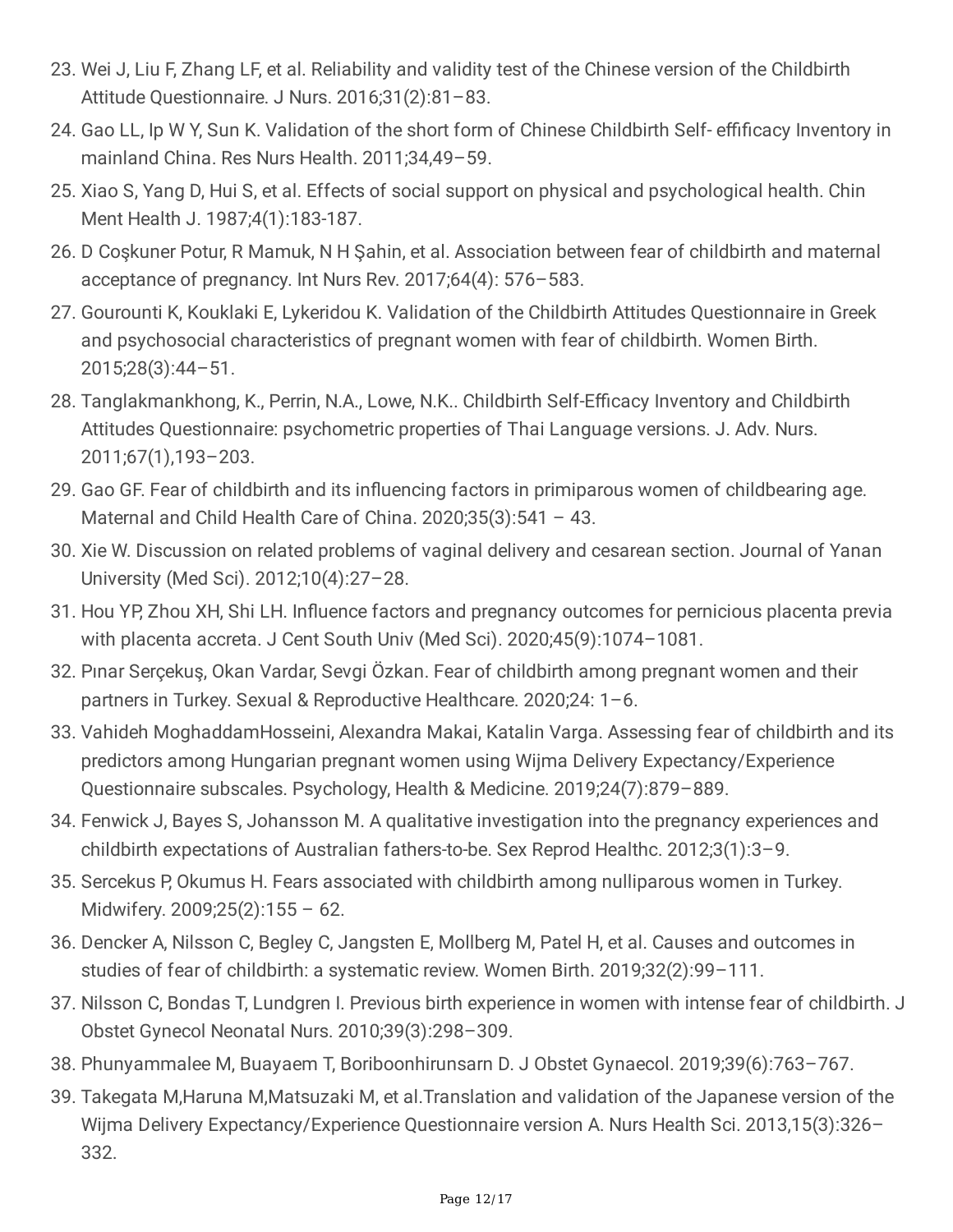- 40. O'Hara M W,McCabe J E. Postpartum depression: current status and future directions. Annu Rev Cli Psychol. 2013,9:379–407.
- 41. Bandura, A.. Self-efficacy: toward a unifying theory of behavioral change. Psychol. Rev. 1977;84(2),191–215.
- 42. A. B. Self-efficacymechanism in human agency. Am Psychol. 1982;37  $(2)$ :122 47.
- 43. Salomonsson, B., Gullberg, M.T., Alehagen, S., et al. Self-efficacy beliefs and fear of childbirth in nulliparous women. J. Psychosom. Obstet. Gynaecol. 2013;34(3),116 – 21.
- 44. Lukasse M, Schei B, Ryding EL,et al. Prevalence and associated factors of fear of childbirth in six European countries. Sexual & Reproductive Healthcare. 2014;5(3):99–106.
- 45. Toohill J, Creedy DK, Gamble J,et al. A cross-sectional study to determine utility of childbirth fear screening in maternity practice-an Australian perspective. Women and Birth. 2015;28(4):310–316.
- 46. Nazare S, Salare P, Mazlom R, Mehram F. The comparative study of social support postpartum mothers multiparity in the first and second month after delivery. Public Health Research Khorasa.  $2014;8:1-9.$
- 47. Fisher C, Hauckb Y, Fenwickb J. How social context impacts on women's fears of childbirth. Soc Sci Med. 2006;63(1):64–75.

### **Tables**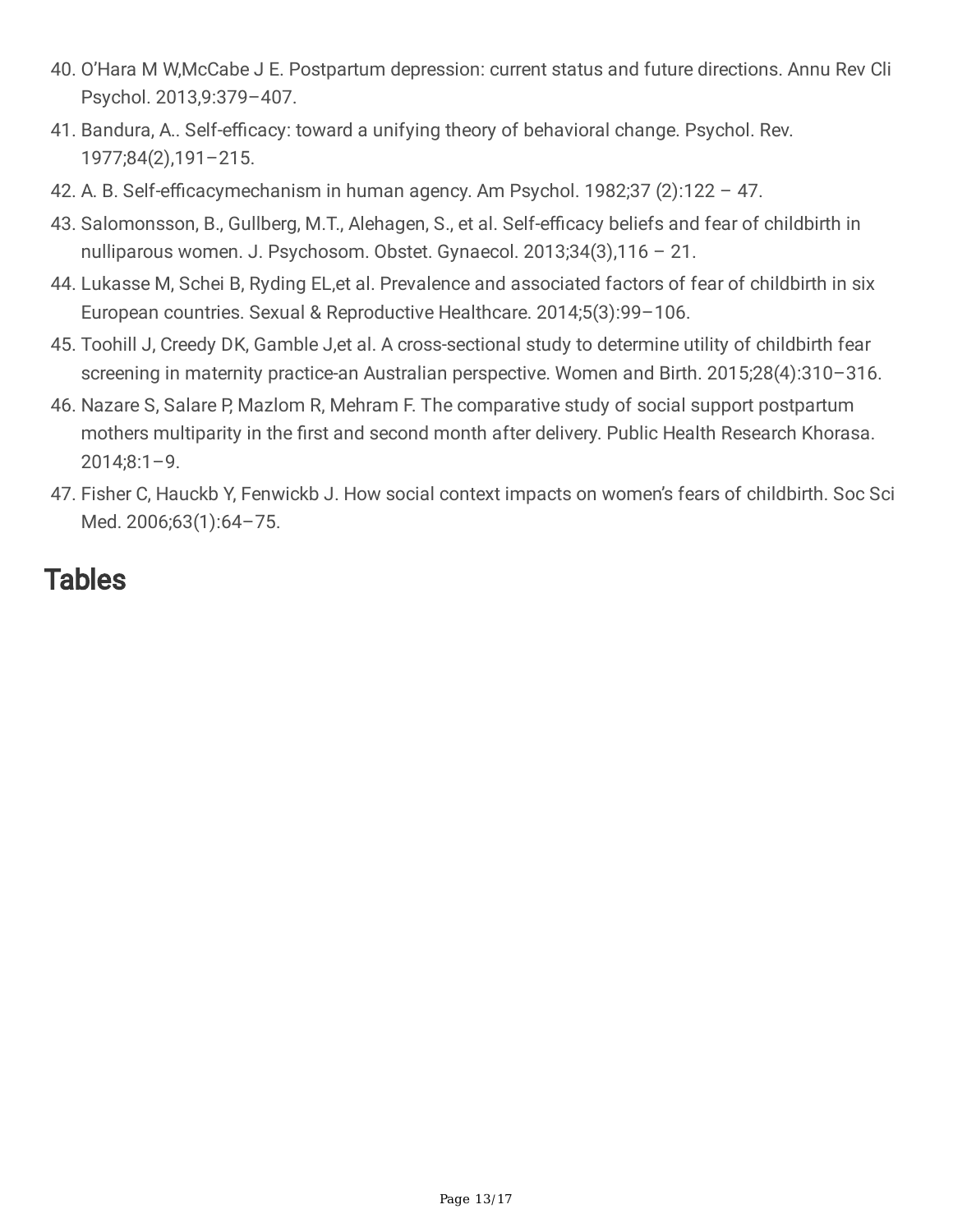| Table 1                               |  |
|---------------------------------------|--|
| CAQ scores listed by item $(n = 358)$ |  |

| Original<br>item no.                                                                        | <b>CAQ</b> items                                                                                                                    | M<br>(SD)      |  |
|---------------------------------------------------------------------------------------------|-------------------------------------------------------------------------------------------------------------------------------------|----------------|--|
| 11                                                                                          | I have a fear of my baby being injured during childbirth.                                                                           | 3.42<br>(0.79) |  |
| 12                                                                                          | I have a fear of painful labor contractions.                                                                                        | 3.41<br>(0.78) |  |
| 9                                                                                           | I have a fear of needing a cesarean section.                                                                                        | 3.40<br>(0.79) |  |
| 6                                                                                           | I have some fear of something being wrong with my baby.                                                                             | 3.31<br>(0.88) |  |
| $\overline{2}$                                                                              | I am truly afraid of giving birth.                                                                                                  | 3.19<br>(0.76) |  |
| 16                                                                                          | Overall, I would rate my anxiety about childbirth as 1 (no anxiety), 2 (low<br>anxiety), 3 (moderate anxiety), or 4 (high anxiety). | 3.16<br>(0.77) |  |
| 10                                                                                          | I have a fear of being torn during the birth of my baby.                                                                            | 2.95<br>(0.82) |  |
| 4                                                                                           | I have a fear of bleeding too much during childbirth.                                                                               | 2.89<br>(0.84) |  |
| 1                                                                                           | I have a fear of losing control of myself during childbirth.                                                                        | 2.71<br>(0.89) |  |
| 13                                                                                          | I have difficulty relaxing when thinking of the upcoming birth.                                                                     | 2.54<br>(0.66) |  |
| 7                                                                                           | I have a fear of painful injections.                                                                                                | 2.33<br>(0.57) |  |
| 8                                                                                           | I have a fear of being left alone during labor.                                                                                     | 2.22<br>(0.71) |  |
| 5                                                                                           | I have a fear that I will not be able to help during childbirth.                                                                    | 2.16<br>(0.72) |  |
| 15                                                                                          | I have a fear of not getting the kind of care that I want.                                                                          | 2.13<br>(0.81) |  |
| 14                                                                                          | I have a fear of the hospital environment.                                                                                          | 2.08<br>(0.58) |  |
| 3                                                                                           | I have nightmares about childbirth.                                                                                                 | 1.85<br>(0.65) |  |
| Abbreviations: CAQ: Childbirth Attitude Questionnaire; M: mean; and SD: standard deviation. |                                                                                                                                     |                |  |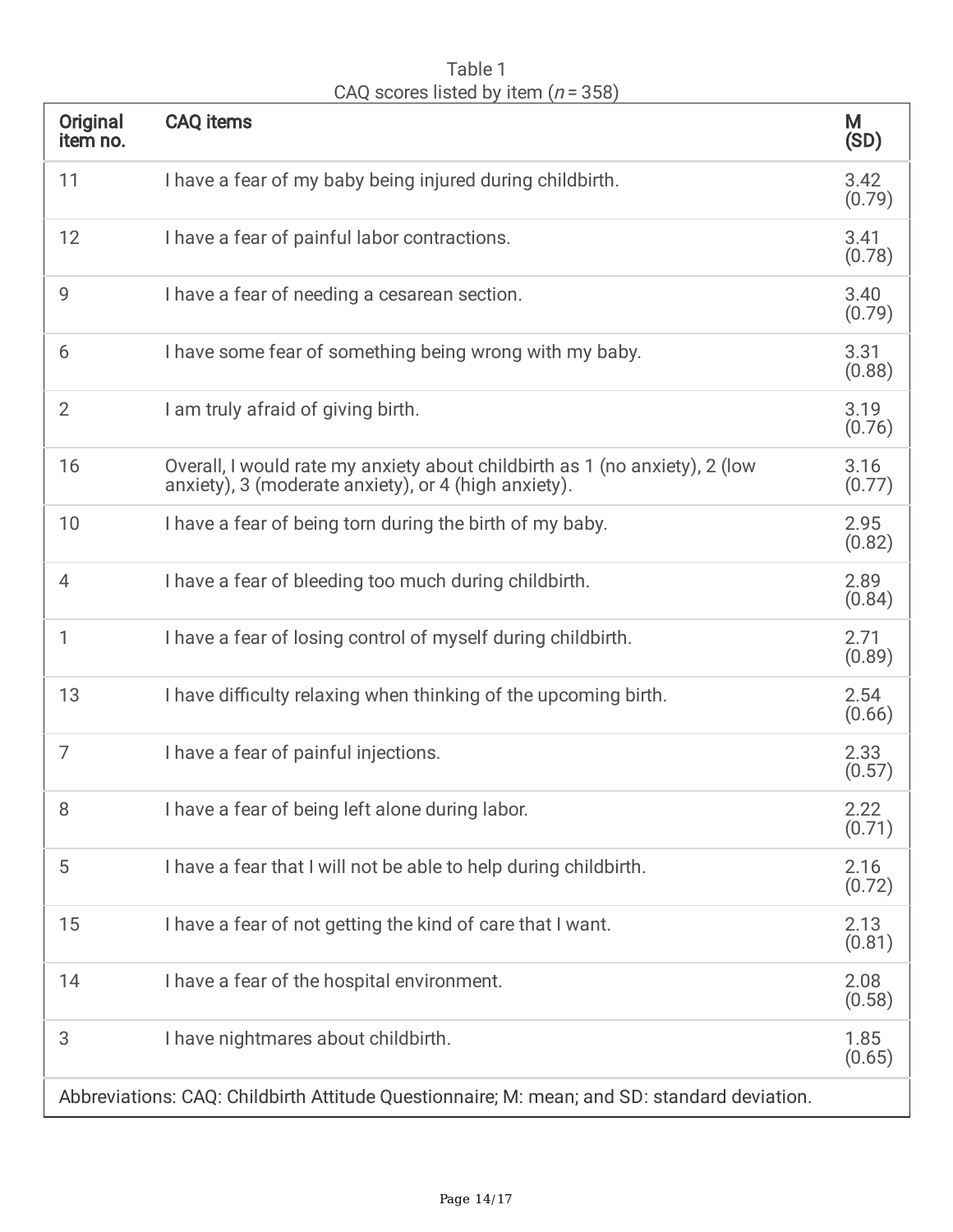Table 2 Demographic and obstetric characteristic and comparisons of CAQ scores among subgroups ( $n = 358$ )

| <b>Variables</b>             | <b>Total</b> | <b>CAQ</b>   | $F$ or $t$ | $\boldsymbol{P}$ |
|------------------------------|--------------|--------------|------------|------------------|
|                              | $n$ (%)      | M (SD)       |            |                  |
| Age (years)                  |              |              | $-1.81$    | 0.071            |
| < 35                         | 261 (72.91)  | 43.46 (5.30) |            |                  |
| $\geq$ 35                    | 97 (27.09)   | 44.59 (5.13) |            |                  |
| The only child in her family |              |              | 3.42       | 0.001            |
| <b>No</b>                    | 240 (67.04)  | 43.10 (5.36) |            |                  |
| Yes                          | 118 (32.96)  | 45.10 (4.85) |            |                  |
| Residential area             |              |              | 0.13       | 0.894            |
| Rural                        | 130 (36.31)  | 43.81 (4.18) |            |                  |
| Urban                        | 228 (63.69)  | 43.74 (5.82) |            |                  |
| Education                    |              |              | 1.82       | 0.143            |
| Elementary school and below  | 39 (10.89)   | 42.69 (4.87) |            |                  |
| Junior high school           | 60 (16.76)   | 43.63 (7.04) |            |                  |
| Senior high school           | 206 (57.54)  | 43.65 (4.80) |            |                  |
| College and above            | 53 (14.81)   | 45.15 (4.85) |            |                  |
| Occupation                   |              |              | 1.69       | 0.168            |
| Office clerk                 | 129 (36.03)  | 44.12 (4.58) |            |                  |
| Agricultural worker          | 13(3.63)     | 43.00 (4.60) |            |                  |
| Self-employed                | 89 (24.86)   | 42.74 (6.46) |            |                  |
| Freelance                    | 127 (35.48)  | 44.19 (5.01) |            |                  |
| Self-rated economic status   |              |              | 4.16       | 0.006            |
| Poor                         | 41 (11.45)   | 46.34 (5.08) |            |                  |
| Fair                         | 141 (39.39)  | 43.78 (5.13) |            |                  |
| Good                         | 176 (49.16)  | 43.15 (5.27) |            |                  |
| Number of CSs                |              |              | $-3.60$    | 0.000            |

Abbreviations: CAQ: Childbirth Attitude Questionnaire; M: mean; SD: standard deviation; and CS: cesarean section.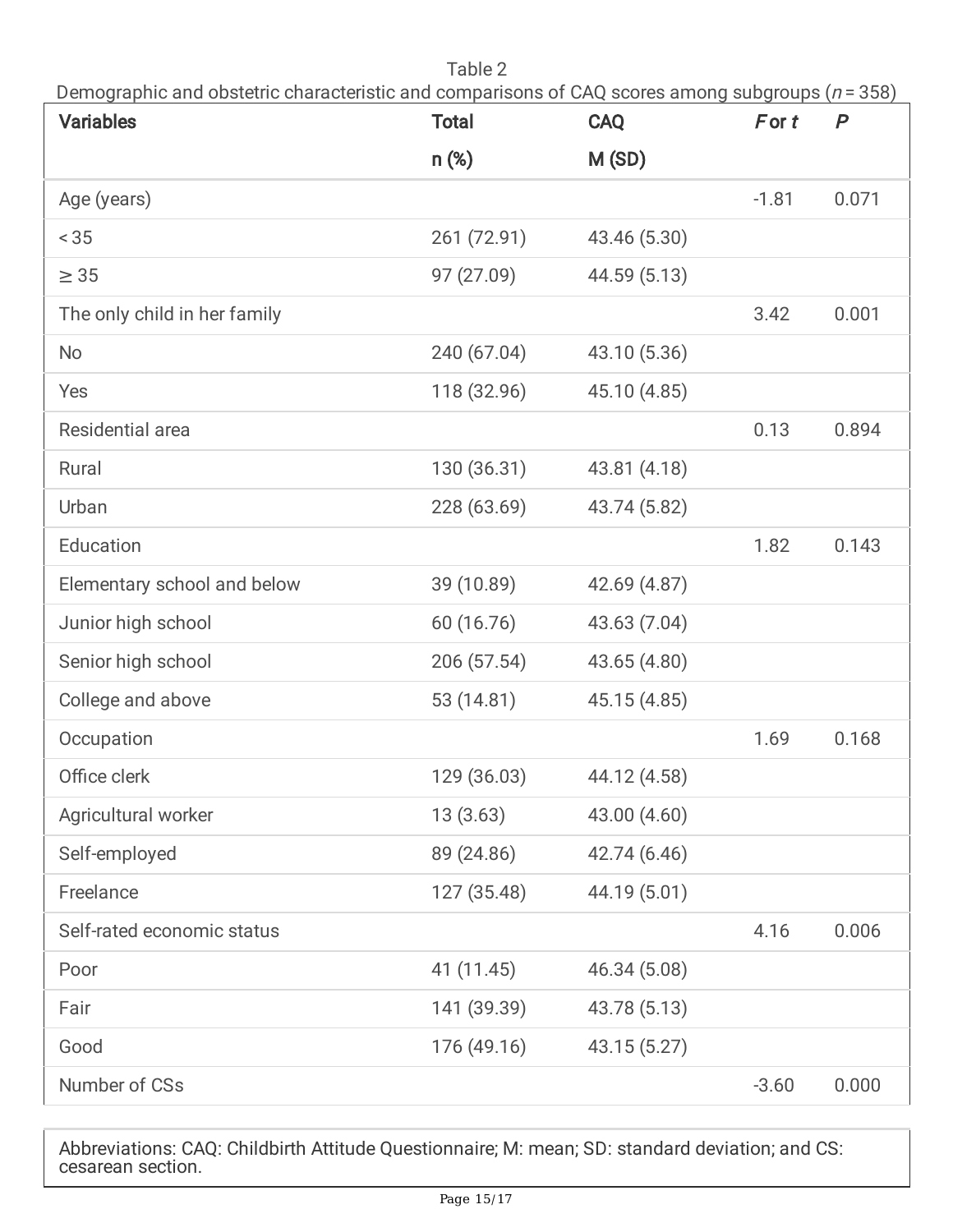| <b>Variables</b>                                                                                | <b>Total</b> | <b>CAQ</b>   | For t   | P     |
|-------------------------------------------------------------------------------------------------|--------------|--------------|---------|-------|
|                                                                                                 | $n$ (%)      | M(SD)        |         |       |
|                                                                                                 | 327 (91.34)  | 43.46 (5.15) |         |       |
| $\geq$ 2                                                                                        | 31(8.66)     | 46.97 (5.54) |         |       |
| Experience with previous CS                                                                     |              |              | $-3.37$ | 0.001 |
| No or mild fear                                                                                 | 281 (66.20)  | 43.28 (5.36) |         |       |
| Moderate or severe fear                                                                         | 77 (33.80)   | 45.53 (4.55) |         |       |
| Abbreviations: CAQ: Childbirth Attitude Questionnaire; M: mean; SD: standard deviation; and CS: |              |              |         |       |

cesarean section.

| Table 3<br>Relationships among the CBSEI-C32, the SSRS, and CAQ scores $(n = 358)$                                                                                            |            |                  |             |  |
|-------------------------------------------------------------------------------------------------------------------------------------------------------------------------------|------------|------------------|-------------|--|
| <b>Variable</b>                                                                                                                                                               | <b>CAQ</b> | <b>CBSEI-C32</b> | <b>SSRS</b> |  |
| CAQ                                                                                                                                                                           |            | $-0.905**$       | $-0.869**$  |  |
| CBSEI-C32                                                                                                                                                                     | $-0.905**$ |                  | $0.979**$   |  |
| <b>SSRS</b>                                                                                                                                                                   | $-0.869**$ | $0.979**$        |             |  |
| Abbreviations: CAQ: Childbirth Attitude Questionnaire; CBSEI-C32: 32-item Chinese Childbirth Self-<br>Efficacy Inventory; and SSRS: Social Support Rating Scale. ** p < 0.01. |            |                  |             |  |

|  | Table 4                                                        |
|--|----------------------------------------------------------------|
|  | Independent variable assignment of factors associated with FOC |

| <b>Variable</b>                                                                                                                                                        | Assignment                                           |  |  |
|------------------------------------------------------------------------------------------------------------------------------------------------------------------------|------------------------------------------------------|--|--|
| The only child in her family                                                                                                                                           | $1 = no; 2 = yes$                                    |  |  |
| Self-rated economic status                                                                                                                                             | $1 = poor$ ; $2 = fair$ ; $3 = good$                 |  |  |
| Number of CSs                                                                                                                                                          | $1 = 1$ ; $2 = \ge 2$                                |  |  |
| Experience of previous CS                                                                                                                                              | $1 = no$ or mild fear; $2 = moderate$ or severe fear |  |  |
| CBSEI-C32                                                                                                                                                              | Original value                                       |  |  |
| <b>SSRS</b>                                                                                                                                                            | Original value                                       |  |  |
| Abbreviations: FOC: fear of childbirth; CS: cesarean section; CBSEI-C32: 32-item Chinese Childbirth<br>Self-Efficacy Inventory; and SSRS: Social Support Rating Scale. |                                                      |  |  |